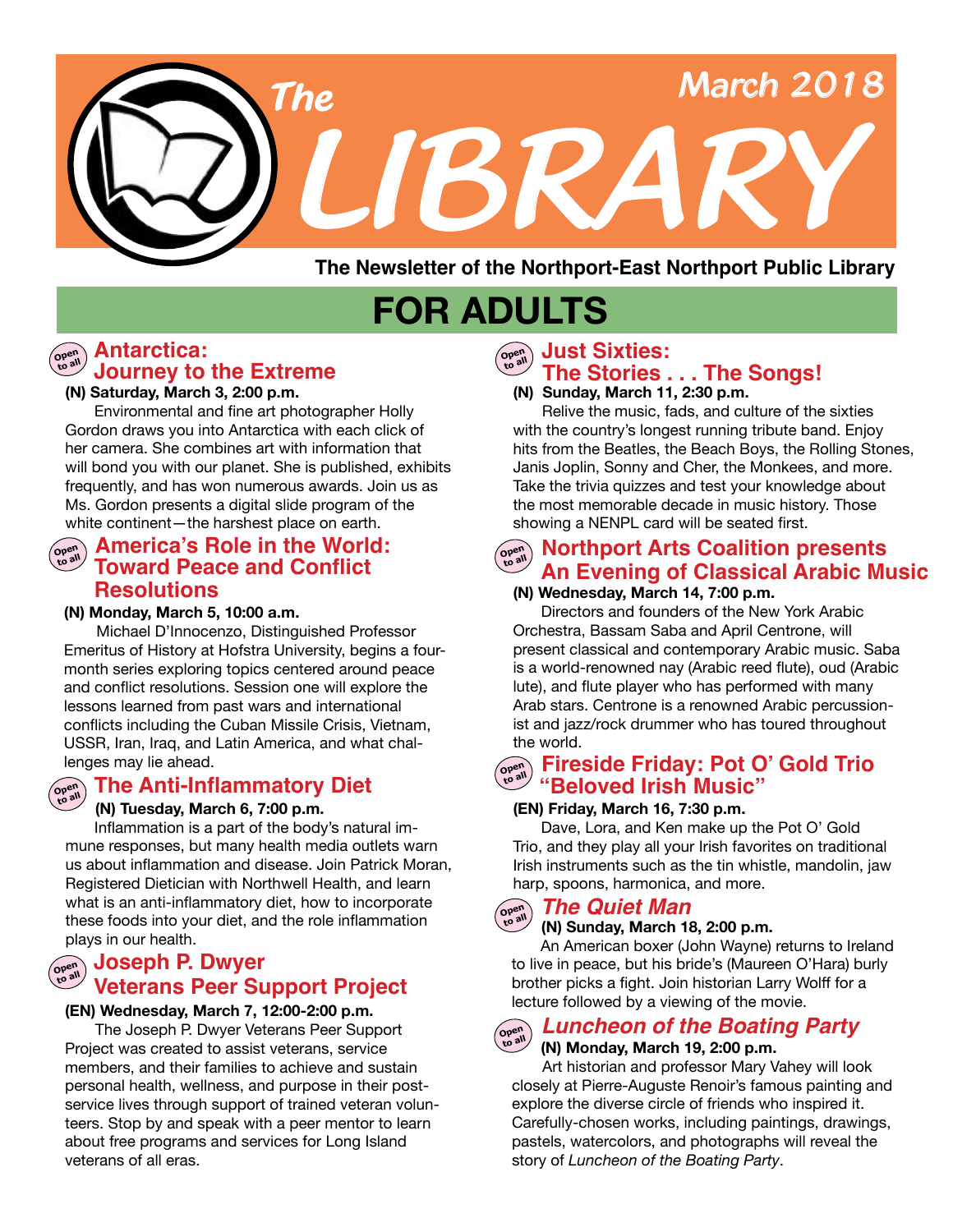#### **Computer Classes**

# **FOR ADULTS FOR ADULTS**







#### **(EN) Tuesday, March 6, 7:00 p.m.**

 Learn intermediate features and editing techniques in Adobe Photoshop including retouching, filters, and effects. Prerequisite: Introduction to Photoshop or equivalent. Registration is underway. ([NENC244](https://search.livebrary.com/record%3Dg1070254~S43))

#### **Defensive Driving**

*Please note: These courses promote safe driving and help participants maintain their driving skills. Check with your insurance company about the specific premium and point reductions available to you.*

Now that you have mastered the basics of Windows 10, learn how to customize the many features and personalize your desktop. Review the desktop settings, OneDrive, Edge, Cortana, and more.

#### **AARP Smart Driver Course**

#### **(N) Mondays, March 12 & 19, 6:00-9:00 p.m.** Registration is underway at the Northport

Library only. ([NENA720](https://search.livebrary.com/record%3Dg1079386~S43))

Fee: \$20 for AARP members (\$25 for nonmembers) payable to AARP by check or money order only at registration.

#### **(EN) Saturday, March 24, 9:30 a.m.-4:00 p.m.**

Applications are available at both library buildings beginning March 3.

Fee: \$36

#### **(EN) Wednesday, March 14, 7:00 p.m.**

 **(N) Thursday, March 22, 10:00 a.m.-1:00 p.m.** Calling all job seekers! More than 20 companies

from different industries will be available to discuss job opportunities. Bring your resume and dress for success. Sponsored by the Suffolk County One-Stop Employment Center.

Take in the sights and sounds of New York City! Meet a Library staff member at the station house at 8:55 a.m. (transfer at Huntington). Your return ticket is good on any Northport-bound train that leaves Penn Station before midnight. **Register in person at either library building beginning March 17**. Tickets are limited. A non-refundable \$12 fee (cash or check payable to The Friends of the Library) is due at the time of registration. [\(NENA726\)](https://search.livebrary.com/record%3Dg1080035~S43)

## **Open Job Fair to all**

#### **Open Medicine Collection**

*Same Kind of Different As Me* **Fridays, (N) March 16, and (EN) March 23, 2:00 p.m.** Rated PG-13. 119 minutes.



#### **Intermediate Photoshop Hands On**

*Only the Brave* **Fridays, (N) March 2, and (EN) March 9, 2:00 p.m.**  Rated PG-13. 134 min.



*Closed captioning will be displayed.*

## $\left(\begin{smallmatrix} \infty & 0 \\ \infty & 0 \end{smallmatrix}\right)$  Cinema at the Library

*Book Groups*

#### **Truth Be Told**

#### **Page Turners**

**(N) Thursday, March 22, 2:00 p.m.** The group will discuss *The Tea Girl of Hummingbird Lane* by Lisa See.

*Copies of the books are available at the Northport Library Circulation Desk.*

**(N) Thursday, March 1, 7:00 p.m.** Our nonfiction group will discuss *The Book that Changed America: How Darwin's Theory of Evolution Ignited a Nation* by Randall Fuller.

**(N) Monday, March 26, 7:00 p.m.** The group will discuss *A Reliable Wife* by Robert Goolrick.

**(N) Saturday, April 7, 9:18 a.m. Departure from Northport Station, Condense Contract Northport East Northport Condense Condensat Northport East Northport Condensat Northport East Northport Condensation Departure from Northport Station, Round Trip \$12 per person**



#### **On-Your-Own Train Trip to NYC**

#### **(N) Saturday, April 7, 9:30 a.m.-4:00 p.m.**

Applications are available at both library buildings beginning March 17.

Fee: \$36

#### **(N & EN) Monday, March 19, 3:30-6:30 p.m.**

 The Northport Police Department and the Suffolk County Sheriff's Office will collect unused or expired prescription and over-the-counter medications. Proper disposal of these items is essential for risk reduction and environmental protection. No questions asked and no personal information is required.

#### **Windows 10: Advanced Open to all**

**Northport:** Items in pill form only.

 **7:00 p.m. Practice and develop your English reading, writing,** 

**East Northport**: Items in pill form as well as hypodermic needles and liquids. The hypodermic needles must be stored in a heavy-duty plastic container with a tightfitting, puncture-resistant lid, and labeled "sharps." *This event is co-sponsored by the Northport-East Northport Community Drug and Alcohol Task Force.*

#### **Open to all The Triangle Shirtwaist Factory Fire (N) Wednesday, March 21, 7:00 p.m.**

Artist and author Ruth Sergel looks back at the famous New York City fire of 1911 that took the lives of 146 workers, mostly young immigrant women and girls. Her book, *See You in the Streets: Art, Action, and Remembering the Triangle Shirtwaist Factory Fire*, is an exuberant account of creating socially engaged art as an incitement to individual and social transformation.

## **Open Motorcyclists Tune Up to all**

#### **(N) Saturday, March 24, 10:00 a.m.**

#### **Open Introduction to Twitter & Instagram (N) Wednesday, April 4, 7:00 p.m.**

Refresh your skills, sharpen your awareness, and have a safer riding season! The Empire State Motorcycle Safety Education Program will conduct this classroom course reviewing topics such as proper cornering, braking, general riding skills, group riding, street strategies, road awareness, and much more.

#### **( EN) Wednesday, March 28, 7:00 p.m.**

#### **Opioid Overdose Prevention (OOP) Training**

LICADD (Long Island Council on Alcholism and Drug Dependence) will conduct training for all interested adults (16 and older) on how to recognize the signs of an opioid overdose and administer Naloxone (Narcan). This program is cosponsored by the Northport-East Northport Community Drug and Alcohol Task Force. Registration begins March 1. [\(NENR140](https://search.livebrary.com/record%3Dg1080323~S43))

#### **Staying Independent for Life**

#### **(N) Thursday, April 5, 10:00 a.m.**

 Falls are the leading cause of injury for older adults. Mindy Giambalvo of the Suffolk County Department of Health Services will explain how to build confidence and reduce the probability of falls. Topics include balance and strength training, vision and medication review, and how to keep the home environment safe. Registration begins March 15. ([NENA725](https://search.livebrary.com/record%3Dg1080034~S43))

#### **Novel Ideas**

#### **Short Story Central**

**(N) Tuesday, April 3, 7:00 p.m.**

 The group returns on April 3. Stories to be discussed are available at the Northport Circulation Desk beginning March 1.

#### **(N) Thursday, March 15, 2:00 p.m.**

Android is a popular operating system found on many smartphones and devices. Discover tips and tricks including accessing the Internet and email, installing and using apps, and understanding settings. Bring your device or just come and listen.

## **Open How to Be an eBay Seller to aller the aller to aller**

#### **Open SeniorNet: Android open**<br>to all **Smartphones & Tablets**

 **(N) Wednesday, March 7, 6:30 p.m.** Join Cinema Arts Center co-director Dylan Skolnick to discuss *Loving Vincent*. In a story depicted in oil painted animation, a young man comes to the last hometown



of painter Vincent Van Gogh to deliver the troubled artist's final letter and ends up investigating his final days there. Rated PG-13. 95 minutes.

#### **(EN) Tuesday, March 20, 7:00 p.m.**

 Learn the basics of how to sell online using an eBay seller's account. Topics include setting up an account, item descriptions, attaching pictures, and the costs of selling your items.

#### **(EN) Tuesdays, March 13, 27, 7:00 p.m.**

Meet new friends and practice your English conversation skills in a relaxed and friendly environment. Registration is underway. ([NENR136\)](https://search.livebrary.com/record%3Dg1078766~S43)



#### **(EN) Wednesday, March 21, 2:00 p.m.**

Reconnect with timeless cultural stories passed down from one generation to another. Open to all, including English language learners. Registration begins March 1. [\(NENR141](https://search.livebrary.com/record%3Dg1080315~S43))

#### **Let's Talk: English Conversation**

#### **Folktales for Today**

## **(EN) Thursdays, March 1, 8, 15, 22, 29,**

speaking, and listening skills in this series of classes. Registration is underway. [\(NENR138\)](https://search.livebrary.com/record%3Dg1078978~S43)

#### **ESL for Adults**

**(EN) Wednesday, March 14,**

 **10:00, 10:30, 11:00, or 11:30 a.m.** [\(NENA727\)](https://search.livebrary.com/record%3Dg1079978~S43) **(N) Tuesday, March 20,**

#### **9:30, 10:00, 10:30, or 11:00 a.m.** ([NENA728](https://search.livebrary.com/record%3Dg1079978~S43))

A volunteer from the Health Insurance Information, Counseling, and Assistance Program (HIICAP) will answer questions about Medicare and supplementary insurance. Registration begins March 1.

#### **Medicare Counseling**

#### **(N) Thursday, March 29, 10:00 a.m.**

 A Long Island Cares Career Development Program representative will be on-site to demonstrate how to write resumes and cover letters that best reflect your strengths and talents. Registration begins March 1. [\(NENR142](https://search.livebrary.com/record%3Dg1080328~S43))

#### **Resume & Cover Letter Writing**

#### **SCORE Small Business Workshop (EN) Monday, March 5, 7:00 p.m.**

**Social Media Marketing for Your Business** ([NENR134\)](https://search.livebrary.com/record%3Dg1078926~S43) This workshop is for small business owners to learn the benefits of using social media. Learn how to create content and to measure its effectiveness. Registration is underway.

#### **(EN) Monday, March 12, 7:00 p.m.**

**The Power of Successful Email Marketing** [\(NENR135](https://search.livebrary.com/record%3Dg1078928~S43)) Learn to create a successful email marketing campaign. Harness the power of the inbox with five steps to make email marketing work for your business.

Registration is underway.

Description to follow in the April newsletter.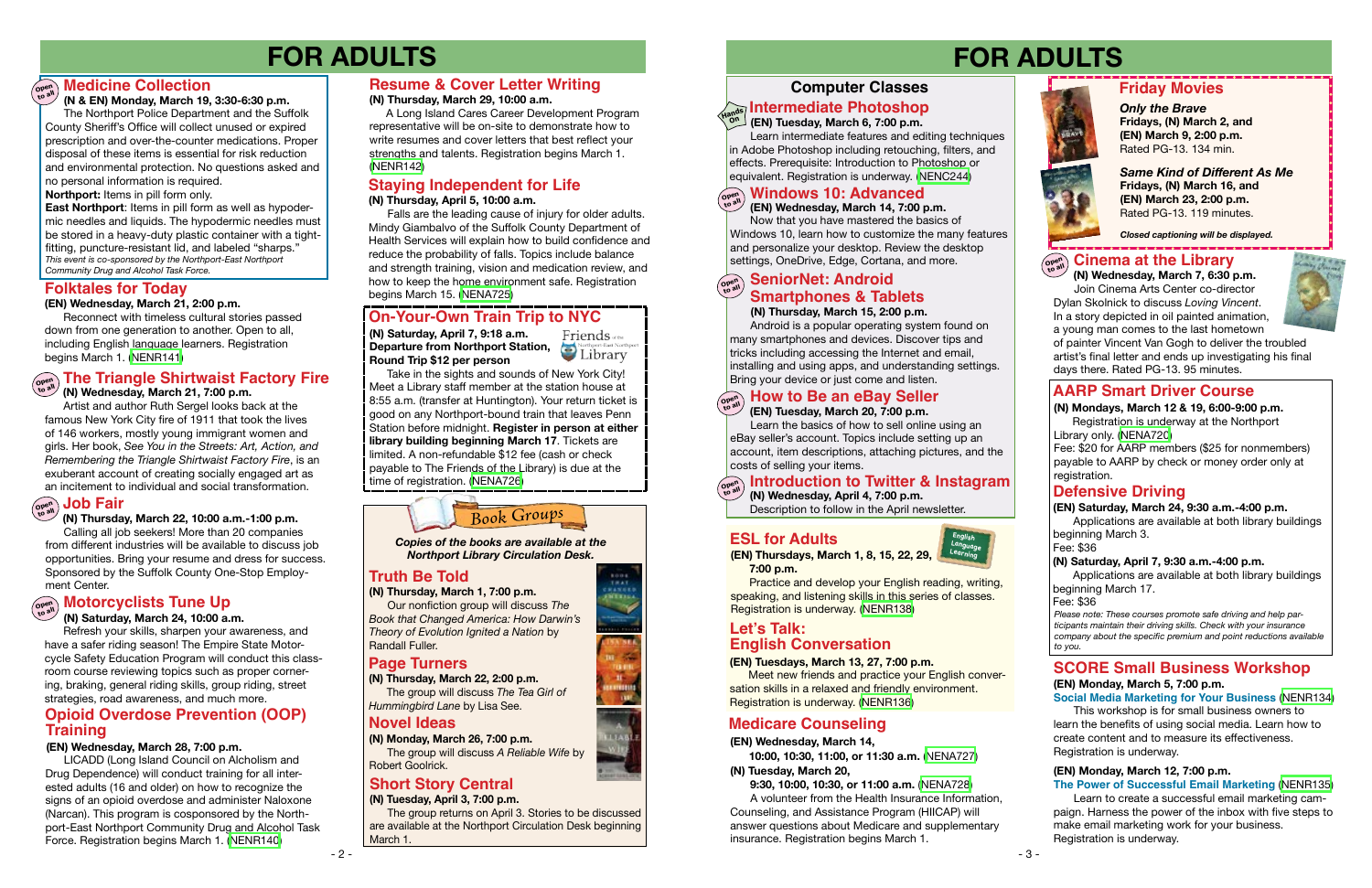- 4 -



## **Get Inspired!**

Jacqueline Elsas, Chairperson

Margaret Hartough Elizabeth McGrail Georganne White Judith Bensimon

Libraries have the power to educate, convene, preserve, and inspire. Feel connected to a broader society, find **Language**  $\frac{1}{2}$ information, and discover new things at your Library.

The Library engages community members of all ages through a multitude of resources. The friendly and knowledgeable staff help you unscramble life's mysteries, encounter new adventures, and chart a course for the future. Collections provide the tools to refresh skills and build new ones, broaden a perspective, and transport you on uncharted adventures. Programs introduce new ideas, encourage social interactions, and build community through shared experiences. The Library is the community hub that provides a venue for dialogue, collaboration, and creative expression.

Henry David Thoreau said, "I learned this, at least, by my experiment: that if one advances confidently in the direction of his dreams, and endeavors to live the life which he has imagined, he will meet with a success unexpected in common hours."

Develop your dreams at the Library, the place to plan, strategize, and connect with other people.

The Library's annual vote will be for two purposes: to vote on the Library budget for 2018/2019 and to elect one trustee whose term will commence on July 1, 2018 as a result of the expiration of the term of office presently held by Elizabeth McGrail.

*Important Voting Facts:*

#### **Public Information Meeting —**

Tuesday, March 27, 7:30 p.m. Northport Library Museum Cove

If you have not voted within four years in a general, school, or library election, registration is required. You need to register prior to March 30 in person or by mail with the Suffolk County Board of Elections in Yaphank. Applications are available in both library buildings. Registration for only library and school district elections may be made in person prior to March 30 at the office of the School District Clerk, 158 Laurel Avenue, Northport, Monday through Friday from 8:00 a.m. to 4:00 p.m. any day that school is in session.

#### **Absentee Ballot Applications are available in both library buildings.**



## **Annual Library Vote**

#### **Tuesday, April 10, 2018 9:00 a.m.-9:00 p.m.**

- **Who Can Vote —** Anyone who is
	- 1. at least 18 years of age;
- 2. a citizen of the United States;
- 3. a resident of the Northport-East Northport School District for at least 30 days;
- 4. registered to vote.

#### **Library Board of Trustees**

## **Library Activities 2017**

## **Proposed Library Operating Budget 2018/2019**

#### **EMPL Sun**

#### **MAND**

**Social Security**

|                                                                             | <b>APPROVED</b><br><b>BUDGET</b><br>2017/2018 | <b>PROPOSED</b><br><b>BUDGET</b><br>2018/2019 |
|-----------------------------------------------------------------------------|-----------------------------------------------|-----------------------------------------------|
| <b>LIBRARY MATERIALS &amp; PROGRAMS</b>                                     |                                               |                                               |
| <b>Books, Periodicals &amp; Electronic Resources</b>                        | 398,400                                       | 404,600                                       |
| <b>DVDs, CDs, Audiobooks</b>                                                | 113,200                                       | 117,700                                       |
| Adult, Young Adult & Children's Programming                                 | 118,200                                       | 137,400                                       |
| <b>LIBRARY OPERATIONS</b>                                                   |                                               |                                               |
| <b>Computer Hardware &amp; Software</b>                                     | 145,600                                       | 153,300                                       |
| <b>Online Public Access Catalog &amp; Circulation Control</b>               | 54,800                                        | 52,700                                        |
| <b>Telecommunications</b>                                                   | 40,000                                        | 40,000                                        |
| <b>Equipment</b>                                                            | 84,400                                        | 59,000                                        |
| <b>Office &amp; Library Supplies</b>                                        | 47,200                                        | 40,200                                        |
| Café Supplies, NYS Sales Tax                                                | 75,700                                        | 72,300                                        |
| <b>Printing &amp; Postage</b>                                               | 64,100                                        | 65,800                                        |
| <b>Professional Development &amp; Training</b>                              | 23,000                                        | 24,800                                        |
| <b>Professional Fees</b>                                                    | 68,500                                        | 87,500                                        |
| <b>SCLS Plan of Service Participation</b>                                   | 74,000                                        | 74,800                                        |
| <b>LIBRARY BUILDINGS &amp; MAINTENANCE</b>                                  |                                               |                                               |
| <b>Fuels &amp; Utilities</b>                                                | 122,700<br>65,800                             | 123,000<br>63,000                             |
| <b>Facilities Repairs &amp; Improvements</b><br><b>Maintenance Supplies</b> | 22,400                                        | 25,400                                        |
| <b>Building &amp; Equipment Service Contracts</b>                           | 210,600                                       | 195,100                                       |
| <b>Insurance</b>                                                            | 163,400                                       | 148,400                                       |
| <b>EMPLOYEE SALARIES</b>                                                    |                                               |                                               |
| <b>Sunday &amp; Holiday</b>                                                 | 181,400                                       | 173,100                                       |
| Professional                                                                | 2,639,000                                     | 2,758,600                                     |
| Clerical/Technical, Café & Library Pages                                    | 2,114,900                                     | 2,143,000                                     |
| <b>Custodial &amp; Security</b>                                             | 507,800                                       | 520,700                                       |
| <b>MANDATED &amp; EMPLOYEE BENEFITS</b>                                     |                                               |                                               |
| <b>Social Security</b>                                                      | 412,700                                       | 423,700                                       |
| <b>Retirement, Deferred Compensation</b>                                    | 857,200                                       | 780,300                                       |
| Health Insurance, Disability & Group Life                                   | 1,055,700                                     | 1,114,700                                     |
| <b>CAPITAL &amp; TECHNOLOGICAL IMPROVEMENTS</b>                             | 275,000                                       | 275,000                                       |
| <b>TOTAL EXPENDITURES</b>                                                   | 9,935,700                                     | 10,074,100                                    |
| <b>ANTICIPATED REVENUE</b>                                                  |                                               |                                               |
| <b>Fines &amp; Fees</b>                                                     | 49,100                                        | 42,800                                        |
| <b>Interest, Library System Grant</b>                                       | 15,000                                        | 27,000                                        |
| Café                                                                        | 80,000                                        | 76,000                                        |
| <b>Unrestricted Fund Appropriation</b>                                      | 0                                             | 0                                             |
| <b>TOTAL REVENUE</b>                                                        | 144,100                                       | 145,800                                       |
| <b>TOTAL TO BE RAISED BY TAXATION</b>                                       | 9,791,600                                     | 9,928,300*                                    |
|                                                                             |                                               |                                               |

 **\*This amount is less than the property tax levy limit set by New York State for our Library.**

**23,707** residents in the community have Library cards

**452,756** visits were made to the Library

**6,398** visits were made to the Library Courtyard

The Library has **115,953** books for adults  **90,132** books for children  **53,418** DVDs, compact discs, audiobooks, and Playaways

Our programs entertained, educated, and enriched **12,334** adults  **2,018** teens **16,073** children

**167,212** reference questions were answered:  **82,234** asked by children  **83,923** asked by adults

**401,151** items were checked out

**67,595** items were interlibrary loaned

**50,435** items were downloaded

**167,245** patrons used the Library's Internet access

**19,387** patrons used the Library's computer software

**74,553** items were purchased from the Library Café

**507,518** visits were made to the Library website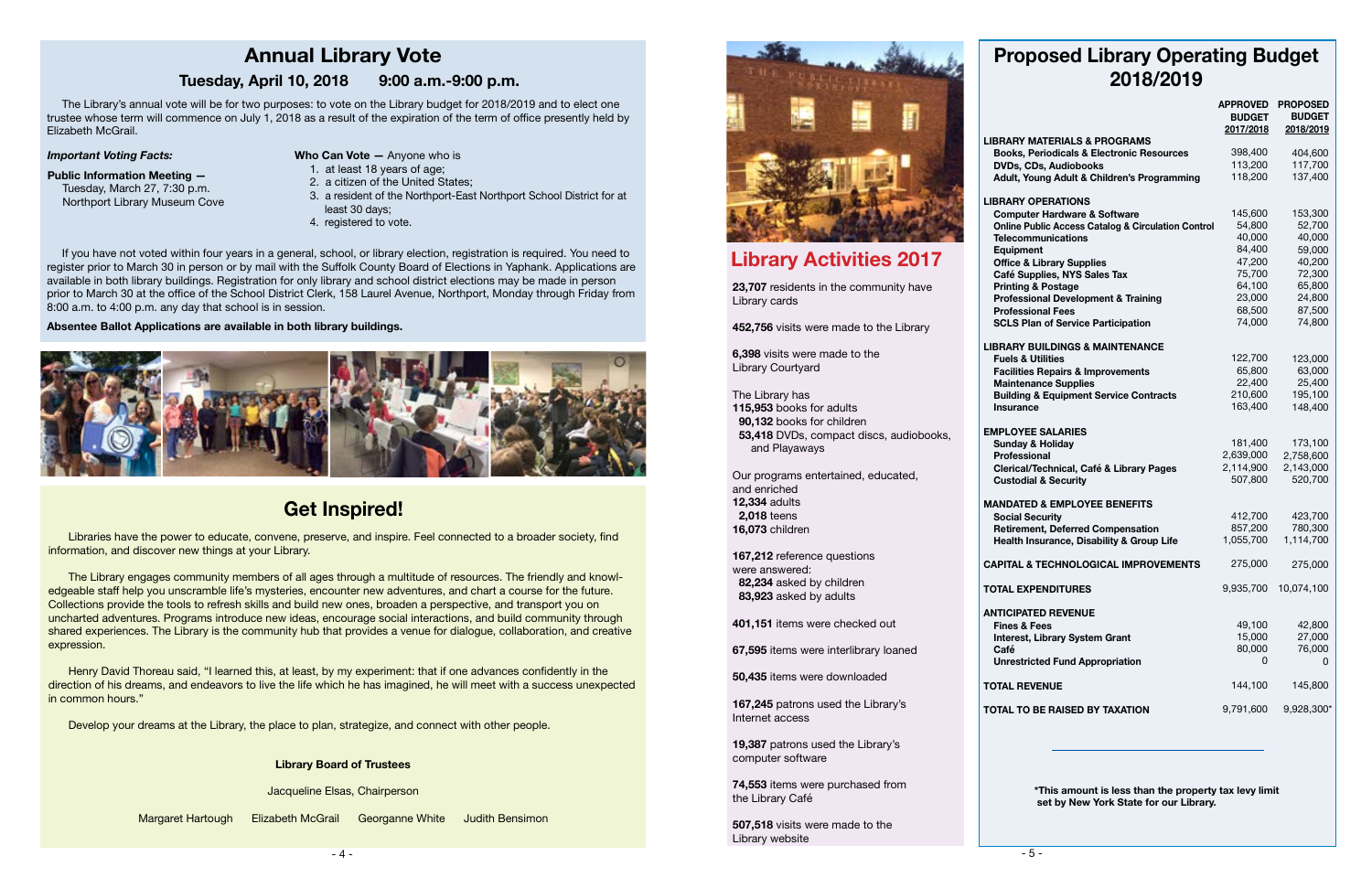- 7 -

# **FOR CHILDREN**

## $\sum_{k=1}^{\infty} P_k$ ajama Storytime

#### **(N) Thursday, March 15, 7:00 p.m.**

*Children in grades 3-6*

#### **drop in Chess Club**

Chess teaches children foresight, helps to expand self-confidence, and sharpens their ability to focus. All skill levels are welcome, but a basic knowledge of the game is required. (45 min.)

#### **Paws to Read**

#### **(N) Friday, March 16, 6:30, 6:45, 7:00, or 7:15 p.m.**

*Children in grades 1-5*

 Hot diggity dog! Fetch a good book and sign-up for a 15-minute reading session with a certified therapy dog. Registration begins March 2. ([NENJ394\)](https://search.livebrary.com/record%3Dg1079866~S43)

*Stop by the Library and pick up the March bookmark by Jenna Neknez A reading list compiled by Children's Librarians is on the back.*



#### *(Open to students in grades 8-12)*

#### **(N) Friday, March 9, 7:30-8:45 p.m.**

 Do you love to write? Join fellow writers to discuss your ideas and get feedback on your work. New members are welcome. ([NENY247](https://search.livebrary.com/record%3Dg1079899~S43))

**Registration for Teen Programs and Volunteer Opportunities begins March 1.**



# **FOR TEENS**

#### **Teen Writers Workshop**

#### **(N) Tuesday, March 20, 7:00-8:00 p.m.**

 Meet the talented students from Northport High School's fashion design and illustration class taught by Robin O'Neill-Gonzalez. Students will walk the runway in their creations inspired by album covers.

#### **Nintendo Night**

**(N) Friday, March 2, 7:00-8:30 p.m.**

 If you love Nintendo, you will not want to miss this new monthly meet up. We will discuss games new and old, make fun crafts, and participate in gaming competitions for prizes. ([NENY244](https://search.livebrary.com/record%3Dg1079897~S43))

# **Registration for the following**

**Series Programs begins March 1. (***One series program per child please***)**

#### **(EN) Tuesday, March 6, 7:00 p.m.**

*Children birth-5 years with adult; siblings welcome* Get your body moving in this evening family storytime. Enjoy action rhymes and songs as well as stories. (30 min.)

#### were **Northport High School** *Fashion Show*

#### **(EN) Saturday, March 10, 10:00 a.m.**

*Children in grades 1-5*

Join the Baking Coach and design out-of-this-world treats with special effect galactic glazes (60 min.) Registration begins March 1. ([NENJ392](https://search.livebrary.com/record%3Dg1079332~S43))

Join your friends in this PlayStation 2v2 Rocket League Competition. Prizes will be awarded to the top four players. [\(NENY252\)](https://search.livebrary.com/record%3Dg1079909~S43)

#### **Galaxy Cookies**

#### **(N) Thursday, March 22, 7:00 p.m.**

*Contest entrants with adult; siblings welcome*

 Every child who entered our annual Bookmark Contest this year is

invited with their family for an evening of refreshments and photo ops. All bookmark entries will be on display as we celebrate the creativity of our designers. An art instructor will be conducting a cartooning lesson for all children attending. (60 min.)

#### **The Bookmark Spot**

 *(Open to teens age 13 years and older) Please choose one 20-minute session* **(N) Wednesday, March 7, 5:30, 6:00, 6:30, or 7:00 p.m.**

Come experience PlayStation virtual reality and try the Eagle Flight game that features a first person perspective of an eagle flying over Paris! [\(NENY245](https://search.livebrary.com/record%3Dg1079975~S43))

#### **Intro to Virtual Reality: Eagle Flight**

#### **(N) Friday, March 9, 7:00-8:30 p.m.**

**Enjoy rhymes and songs with your young child in** this program focusing on nursery rhymes. (30 min.) ([NENJ382](https://search.livebrary.com/record%3Dg1079858~S43))

 Come join our monthly Friday night teen program where we try different snacks and drinks from around the world. This month we will explore the culinary treats of Ireland! ([NENY246\)](https://search.livebrary.com/record%3Dg1079898~S43)

#### **Snack Around the World: Ireland**

**Come for a storytime with your child and partici**pate in a hands-on experience to stimulate the senses. (45 min.) ([NENJ383](https://search.livebrary.com/record%3Dg1079877~S43))

#### **(N) Saturday, March 10, 2:00-4:00 p.m.**

 Learn how to build and program a robot out of LEGO in this collaborative workshop. [\(NENY248\)](https://search.livebrary.com/record%3Dg1079900~S43)

#### **Intro to LEGO Boost Robots**

*(Open to teens age 13 years and older) Please choose one 20-minute session*

**Sing songs and rhymes while using scarves, bells,** and hoops that engage children in musical and physical activity. (30 min.)

**(N) Wednesday, March 14, 5:30, 6:00, 6:30, or 7:00 p.m.** Experience PlayStation virtual reality and have a laugh in this funny office worker simulator where you work as the sole human in a robot company. ([NENY249](https://search.livebrary.com/record%3Dg1079980~S43))

**Children listen to stories, sing songs and rhymes** that increase vocabulary and letter knowledge, and participate in hands-on activities. (40 min.) [\(NENJ386\)](https://search.livebrary.com/record%3Dg1079880~S43)

#### **Intermediate Virtual Reality Workshop: Job Simulator**

#### **Monday Madness Book Club**

#### **(N) Monday, April 2, 7:00-8:00 p.m.**

#### **drop <b>Design a Bookmark**<br><sup>2007</sup> Contest Peception **Contest Reception**

*(Open to students in grades 6-9)*

 We will be reading *Everything, Everything* by Nicola Yoon. Please call the Northport Teen Center at 631-261-6930 x358 to reserve a copy of the book. [\(NENY251\)](https://search.livebrary.com/record%3Dg1079907~S43)

#### **Rocket League Competition**

#### **(N) Wednesday, April 4, 2:00-4:00 p.m.**

#### **Birds Nest Chocolate Pretzel Treats**

#### **(EN) Wednesday, April 4, 7:00-8:00 p.m.**

Join the Baking Coach and use chocolate and pretzels to make 3-4 delicious treats. [\(NENY253](https://search.livebrary.com/record%3Dg1079911~S43))

#### **Shark Tank Jr.**

**(N) Thursday, April 5, 2:00-3:00 p.m.** Gain an understanding of how money and business work in the real world while developing the

next greatest thing! ([NENY262](https://search.livebrary.com/record%3Dg1079920~S43))

**(EN) Saturday, March 10, 9:45-11:15 a.m.** [\(NENY254\)](https://search.livebrary.com/record%3Dg1079925~S43)

## **Galaxy Cookie Volunteers**

#### **Teen Volunteer Opportunities**

*Open to students in grades 7-12* You may choose one volunteer opportunity in addition to Teen Advisory Board.

**(N) Thursday, March 22, 6:45-8:15 p.m.** ([NENY257](https://search.livebrary.com/record%3Dg1079961~S43)) **Bookmark Reception Volunteers**

## **Chess Club Volunteers**

**(N) Thursday, March 15, 6:45-8:00 p.m.** ([NENY255](https://search.livebrary.com/record%3Dg1079958~S43))

**Turn the page for more Children's Programs** (50 min.) Registration begins March 5. [\(NENJ397\)](https://search.livebrary.com/record%3Dg1079861~S43)

**(EN) Wednesday, March 21, 7:00-8:00 p.m.** [\(NENY256\)](https://search.livebrary.com/record%3Dg1079962~S43)

**(EN) Thursday, March 29, 4:15-5:30 p.m.** ([NENY258](https://search.livebrary.com/record%3Dg1079963~S43)) **(EN) Wednesday, April 4, 2:45-4:15 p.m.** ([NENY261](https://search.livebrary.com/record%3Dg1079966~S43)) **Kaleidoscope Physics Volunteers Chopped Junior Volunteers**

#### **LEGO Volunteers**

#### **(N) Thursday, April 5, 3:45-5:45 p.m.** ([NENY259](https://search.livebrary.com/record%3Dg1079968~S43))

**(N) Wednesday, March 28, 7:00-8:00 p.m.**

 Our philosophy club is a great opportunity for teens to delve into life's big questions. [\(NENY250\)](https://search.livebrary.com/record%3Dg1079903~S43)

#### **Socrates Café**

#### **SAT Preparation Workshop**

#### **(N) Thursdays, April 12, 19, 26, May 3, 6:15-8:45 p.m.**

*(Open to students in grades 10-12)* **Registration begins March 21.**

Students can prepare for the SAT exams with teachers Barbara White and Jay Berger. A non-refundable check for \$114 payable to the Northport-East Northport Public Library must be paid within 3 days of registration. Payment includes the workbook for the SAT. **Your class placement is not complete until payment is received.** ([NENY260](https://search.livebrary.com/record%3Dg1080234~S43))

### **Mother Goose Rhyme Time**

**(N) Wednesdays, March 14, 21, 28, 10:00 a.m.** *Children birth-23 months with adult; no siblings*

**Program for children and accompanying adult; no siblings please** 

#### **(EN) Mondays, March 19, 26, 10:00 a.m.**

*Children 2-5 years with adult; siblings welcome*

#### **Programs for families Sensory Storytime**

## **Sing and Play**

#### **First Time Spanish**

**(N) Wednesdays, April 11, 18, 25, 10:00 a.m.**

#### **Teen Advisory Board: Suffolk County Police Department Internet Safety**

*Children 2-4 years with adult; siblings welcome* **Have fun learning Spanish words while singing** songs and rhymes, and listening to bilingual stories. (40 min.) [\(NENJ387\)](https://search.livebrary.com/record%3Dg1078126~S43)

#### **(EN) Mondays, April 9, 16, 23,**

 **10:00 a.m.** [\(NENJ384\)](https://search.livebrary.com/record%3Dg1079970~S43) **or 11:00 a.m.** [\(NENJ385\)](https://search.livebrary.com/record%3Dg1079971~S43) *Children 1-3 years with adult; siblings welcome*

**(EN) Tuesdays, April 10, 17, 24, May 1, 1:00 p.m.**  *Children 4-5 years; independent*

#### **Independent program Preschool Storytime**

#### **Moms' Group (EN) Wednesdays, April 11, 18, 25, May 2, 10:00 a.m.**

*Children birth-3 years with mother; siblings welcome*

 This weekly discussion led by a trained facilitator will introduce various topics and activities that celebrate and explore motherhood while your children play with toys beside you. (90 min.) Registration begins March 1. ([NENJ388](https://search.livebrary.com/record%3Dg1079879~S43))

#### **(N) Friday, March 23, 7:00 p.m.**

*Children 1-4 years with adult; siblings welcome* Children have fun building with a variety of blocks and playing with other children. (45 min.)

## **Cradle of Aviation: How Does It Fly?**<br>(N) Monday, March 26, 4:30 p.m.

 **(N & EN) Fridays, March 2, 9, 16, 23, 10:00 a.m.** *Children birth-5 years with adult; siblings welcome* Stop by for this drop-in storytime. We'll read stories, sing songs, share rhymes and fingerplays, and have fun! (30 min.)

**drop in Books a Poppin' (N) Monday, March 26, 4:30 p.m.**

*Children in grades 1-5*

 Experts from the museum in Garden City provide insight into the physics of flight with hands-on demonstrations illustrating the history of air travel.